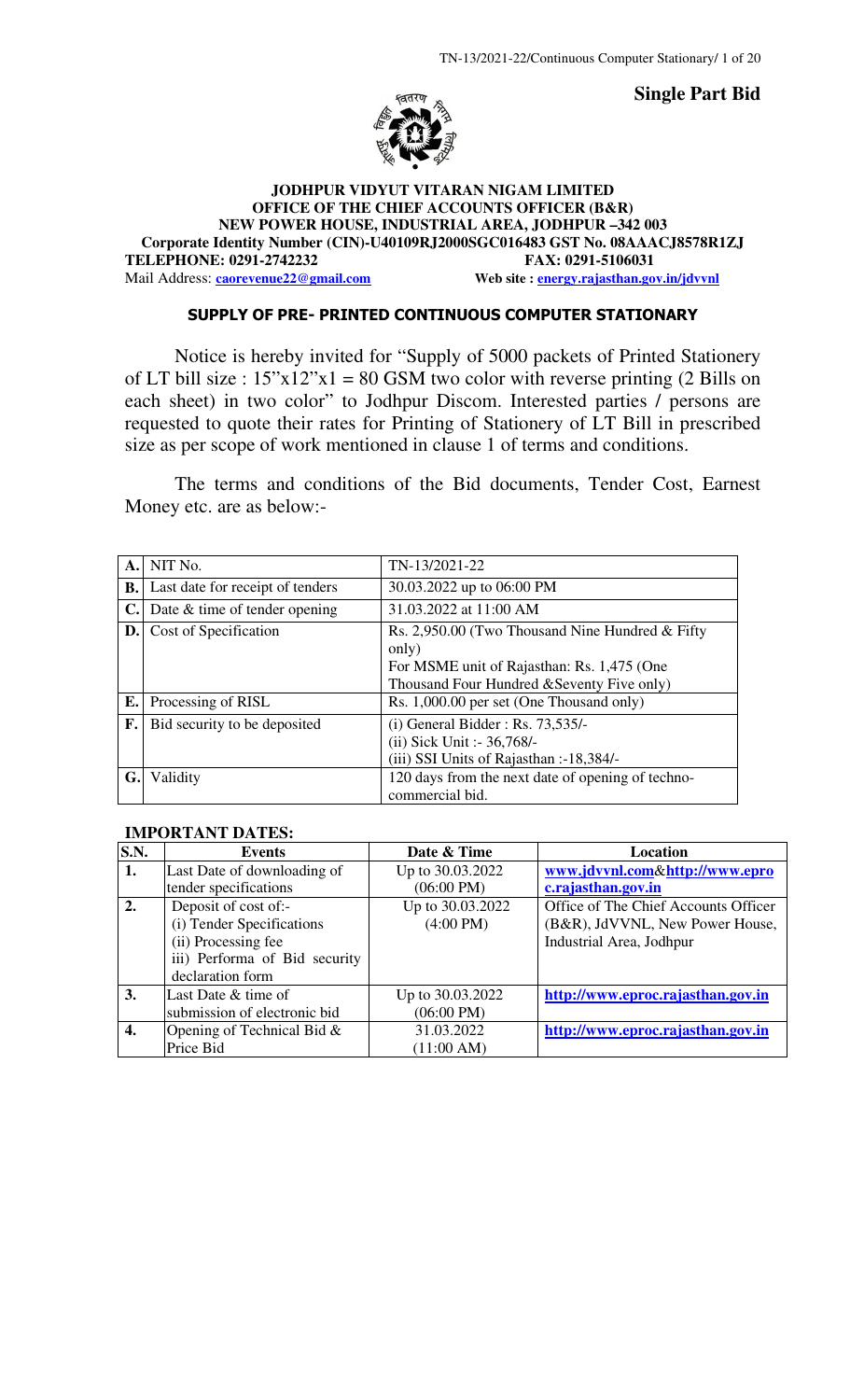| Section-I      | Instructions to bidders                          |                     |
|----------------|--------------------------------------------------|---------------------|
| Section-II     | <b>General Conditions of Contract</b>            |                     |
| Section-III    | <b>Technical Specification</b>                   |                     |
| Schedule-I     | Schedule Of Requirement of Items                 |                     |
| Schedule-II    | <b>BOQ</b> (Price Schedule)                      | <b>BOQ</b> enclosed |
| Schedule III A | Departure from the requirement of Technical      |                     |
|                | Specification.                                   |                     |
| Schedule III B | Departure from commercial terms $\&$ conditions  |                     |
|                | of specification                                 |                     |
| Schedule IV    | List of Past supplies/Rate contract.             |                     |
| Schedule V     | Delivery schedule.                               |                     |
| Schedule VI    | List of equipment $\&$ technical hands available |                     |
|                | with the tendering firm.                         |                     |
| Schedule VII   | Format of Affidavit for Rajasthan MSME           |                     |
| General        | Amendments in ITB & GCC and addendum in          |                     |
|                | <b>ITB</b>                                       |                     |
| Appendix-A     | Performa for Bank Guarantee in lieu of Bid       |                     |
|                | Security                                         |                     |
| Appendix-B     | Form of bid security declaration                 |                     |
| Appendix-C     | Declaration by the bidder                        |                     |
| Annexure-A     | Self attested undertaking                        |                     |

### INDEX

- 1. Tender documents will be made available on e-Tendering portal www.eproc.rajasthan.gov.in The bidders, in their own interest are requested to read very carefully the tender document before submitting the bid only through online on website **www.eproc.rajasthan.gov.in**. The bidders can download bid up to 04:00 p.m. one day prior to schedule date of opening of respective bid mentioned above documents and submit their bids online up to 12:00 p.m. on schedule of respective bid mentioned above.
- 2. Eligible bidders should submit their bid well in advance instead of waiting till last date, JdVVNL will not be responsible for non-submission of bids due to any website related problems.
- 3. The cost of Tender specification **Rs. 2950/-**(Non-Refundable) (50% for MSME of Rajasthan) to be paid by Demand Draft in Favour of the Sr. Accounts officer (Cash & CPC), JdVVNL, Jodhpur and tender processing fees Rs. **1000/-** shall be payable by demand draft in favour of The Managing Director RISL, Jaipur (Non-Refundable). The bidders are required to deposit all these payments in the office of the CAO (B&R), JdVVNL, Jodhpur up to 4.00 PM one day prior to date of tendering otherwise their bids are liable to be rejected.
- 4. The Bid security amount (as applicable)to be paid by demand draft/ banker cheque in favour of The Sr. Accounts Officer (CPC), JdVVNL, Jodhpur (payable at jodhpur) upto 3:00 PM upto one working day prior to schedule date of opening of bid or bank guarantee, specified format of a scheduled bank in favor of THE CHIEF ACCOUNTS OFFICER (B&R), JdVVNL, JODHPUR and which should be deposited to the Sr.AO(Rev), JdVVNL, JODHPUR upto 4.00 p.m. of one WORKING day prior to schedule date of opening of technical bid and receipt of the same should be uploaded by the bidder along with the tender documents. . At the time of furnishing the same, the bidder shall also furnish self attested and duly attested by Notary, the documentary evidence of SSI / MSME unit of Rajasthan or of sick unit (as applicable) along with affidavit as per schedule VII on Non-Judicial Stamp of Rs. 100/-.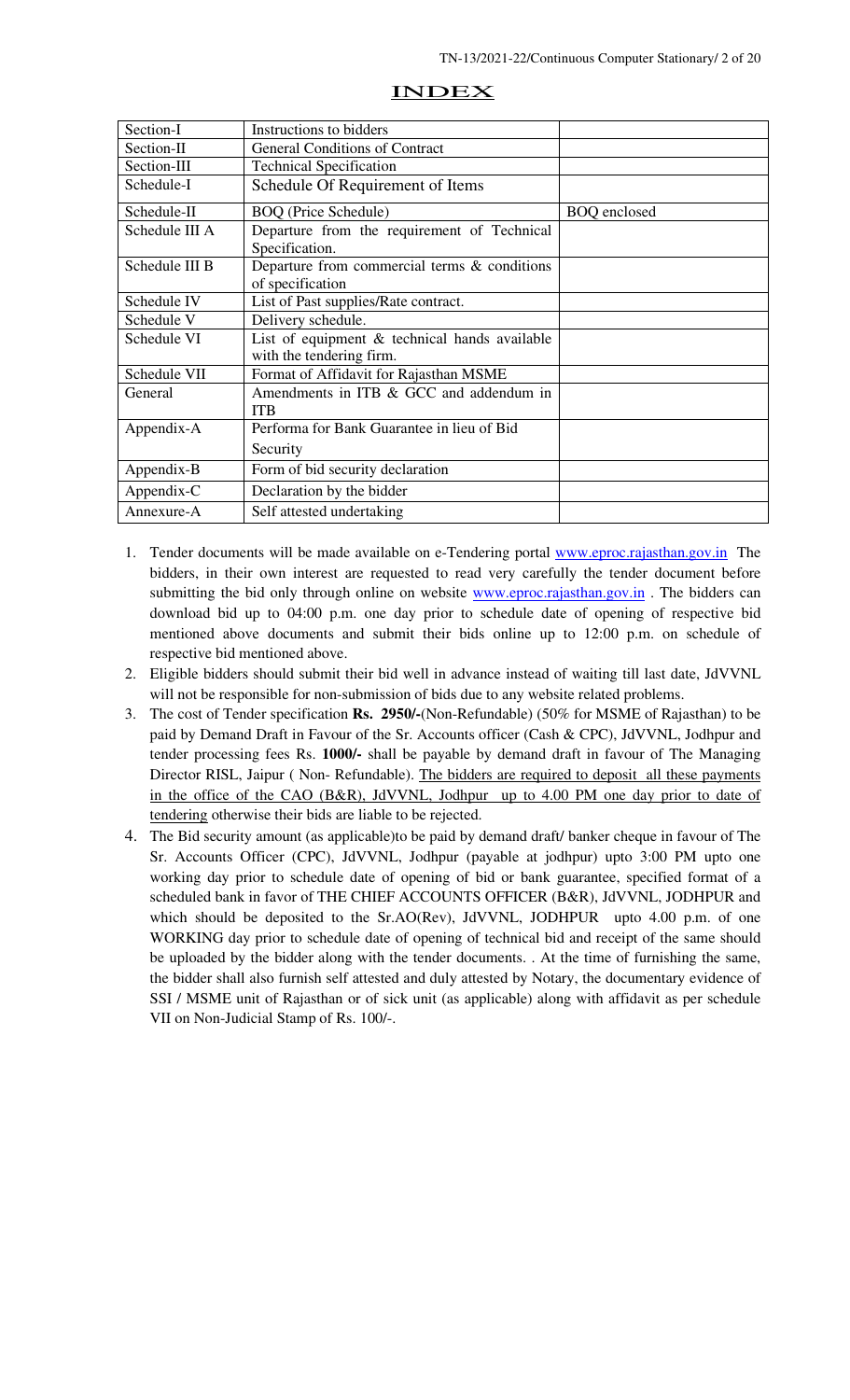### SECTION- III

### **TECHNICAL SPECIFICATION FOR SUPPLY OF PRE- PRINTED CONTINUOUS COMPUTER STATIONARY UNDER TN-13/2021-22**

#### **1.01 SCOPE:**

The specification covers supply for Supply of approx 5,000 packets of Printing of Stationery of LT bill size:  $15"x12"x1 = 80$  GSM two color with reverse printing (2 Bills on each sheet) in two color to Jodhpur Discom, which may be further increased/ decreased as per RTPP and mutual consent of supplier and purchaser. The content to be print shall be provided to the successful bidders.

#### **1.02 SCHEDULE OF TECHNICAL SPECIFICATION:**

- i) Requirement schedule for Supply of approx 5,000 packets of Printed of Stationery of LT bill size:  $15"x12"x1 = 80$  GSM two color with reverse printing (2 Bills on each sheet) in two color enclosed as Schedule-II with the specification. The papers should be of good quality, reputed brand & according to the GSM.
- ii) The tenderer should clearly indicate type and brand of paper used along with GSM of paper.
- iii) Reputed brand viz. HPCL, Orient, Ballarpur, Century, Andhra Paper Mills, Star, West Cost, ABC, Shreansh, Madhya Bharat, Magnum, Shiva Paper Mills, Mohit Paper Mills, Shree Shyam, Simplex, Shree Bhawani etc stationary papers shall be preferred.
- iv) Soft copy of final matter to be printed shall be given by the firm in Compact Disc (CD) to the order placing authority. Compact Disc (CD) shall be arranged by the firm.

#### **1.03 SCHEDULE OF REQUIREMENT:**

The different types of pre- printed continuous computer stationary are required to be supplied as per the Nigam requirement.

#### **1.04 SAMPLES:**

Along with tender the tenderer should furnish samples of intended Continuous Computer Stationary to be used for printing as per specification shown in the Schedule-I, failing which the offer is likely to be ignore.

As the printing material shall be supplied by successful bidders therefore supplier has to get approval of pre- commencement sample comprising of stationary with printing material.

#### **1.05 PROOF READING**

The first proof will be read by the firm second  $&$  final proof will be routed by this office.

### **1.06 DEPARTURE FROM SPECIFICATION:**

 If the tenderer wish to depart from the specification in any respect, he should clearly state such departures in schedule III-A and III-B indicating the reasons there of, unless this is done, the departmental specification will hold good and shall be binding on the supplier unless the departures have been approved in writing by the purchaser.

#### **1.07 PRICE:**

The quoted rate contract price shall remain firm during the contract period. The prices shall be f.o.r. destination Jodhpur store on FIRM basis inclusive of packing  $\&$  forwarding charges, freight  $\&$ insurance charges and GST etc.

### **1.08 TRANSPORTATION:**

As the prices are unit F.O.R. destination Jodhpur store therefore, transportation charges upto ACOS, Jodhpur has to be borne by the supplier.

#### **1.09 INSPECTION:**

The material shall be subject to pre-acceptance inspection at the ACOS, JdVVNL, Jodhpur by the DCOS, JdVVNL. During inspection if quality of paper used is found inferior than as prescribed in work order, the entire printed material shall be rejected. Further any damaged/defective/torn/misprinted stationary shall be liable to reject/replacement at the option of purchaser.

#### **1.10 PACKING :**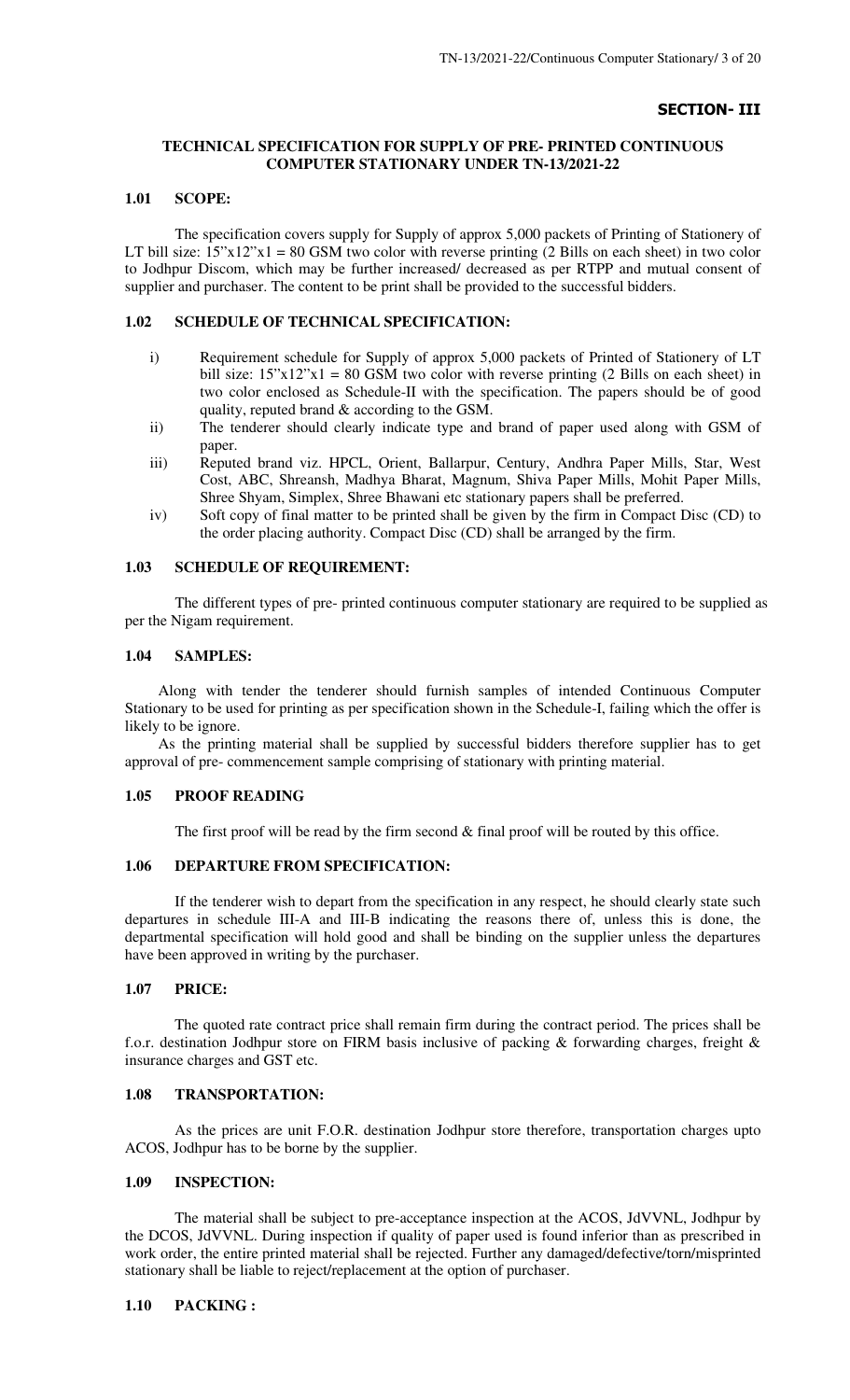The pre- printed material should be packed in cartoons which should be easy to handle/ carry and should be protected from water, dust etc.

#### **1.11 DELIVERY SCHEDULE:**

The delivery of material shall completed as follows from the date of issue of PO.

| First 1000 Packets     | Within 10 days of issue of PO |
|------------------------|-------------------------------|
| Next 1000 Packets      | Within 1 month of issue of PO |
| Next 1000 Packets      | Within 2 month of issue of PO |
| Next 1000 Packets      | Within 3 month of issue of PO |
| <b>Balance Packets</b> | Within 4 month of issue of PO |

#### **1.12 TENDERS:**

 Tenderer shall furnish complete particulars of the rates offered by them in regard to this specification and submit the same with their tender in single copy. Failure to do so or any incomplete entry therein may prevent a tender from being consideration.

### **1.13 GENERAL:**

 The tenders received without complete details required as per enclosed forms/schedules are liable to be rejected.

 **1.14** As GST act has been effected from 01.07.2017, therefore, BOQ has been prepared accordingly with applicability of GST. Further, old tax structure wherever appearing in ITB/GCC/Specification may be replaced by GST as per notification

Further, GST registration number of Jodhpur Discom is 08AAACJ8578R1ZJ.

#### **1.15 ADDITIONAL ORDER**

Initially the contract period shall be for one year and may be extended for three months as per RTPP, on mutual consent of supplier and purchaser on same rates, terms and conditions.

**1.16** Every Micro, Small & Medium enterprises of Rajasthan shall be required to submit an affidavit in schedule-VII, along with duly filled bid document.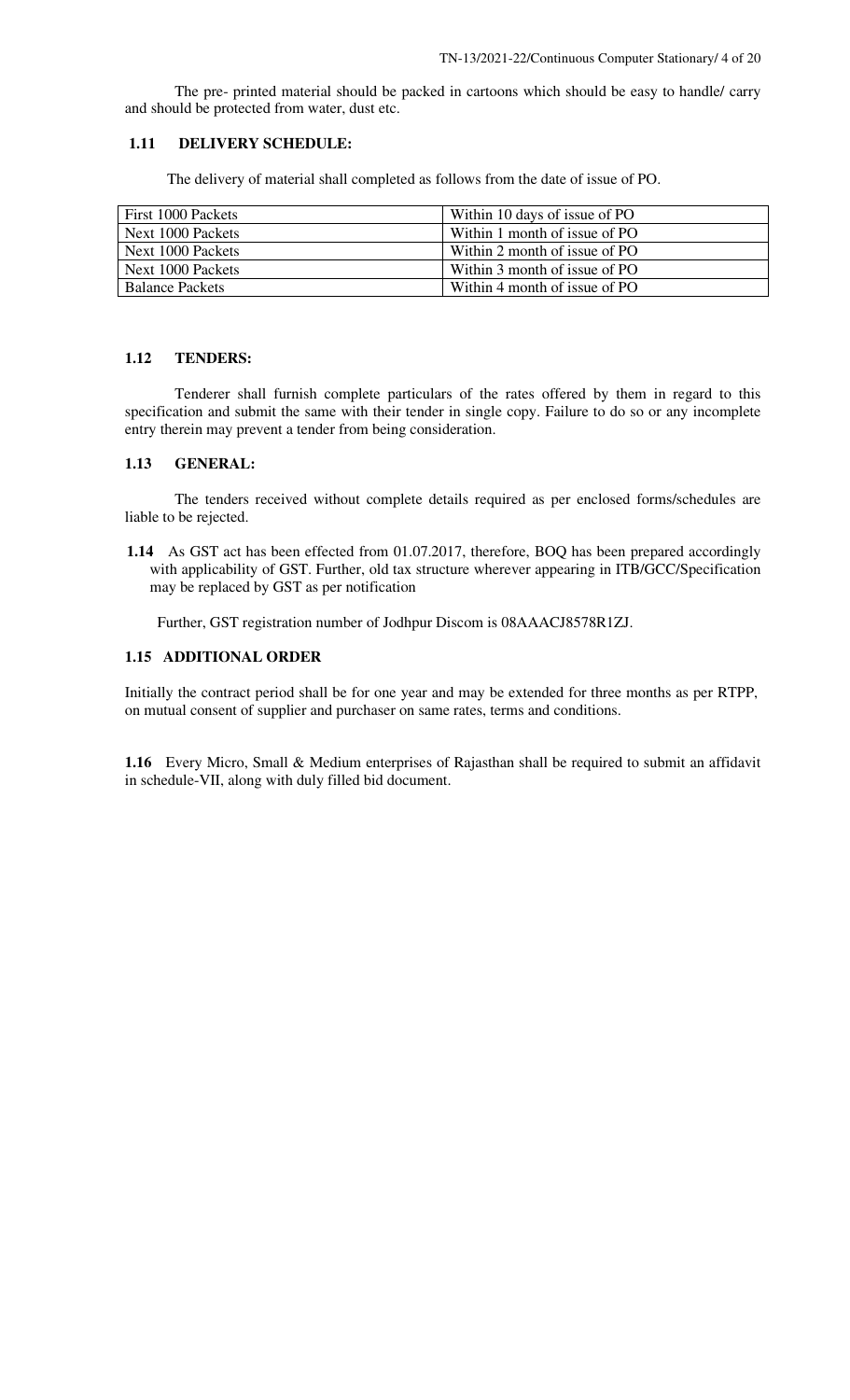**Schedule – I** 

### **SCHEDULE OF REQUIREMENT OF ITEM**

Printed of Stationery of LT bill size:  $15"x12"x1 = 80$  GSM two color with reverse printing (2 Bills on each sheet) in two color under TN-13/2021-22

| S. No. | <b>ITEM</b>                                                                                                                               | Quantity     |
|--------|-------------------------------------------------------------------------------------------------------------------------------------------|--------------|
|        | Printed of Stationery of LT bill size:<br>$15"x12"x1 = 80$ GSM two color with<br>reverse printing (2 Bills on each sheet)<br>in two color | 5000 Packets |

Note:-

01. The quantities as mentioned in the schedule of requirements are tentative and may increase/decrease as per requirement of the nigam.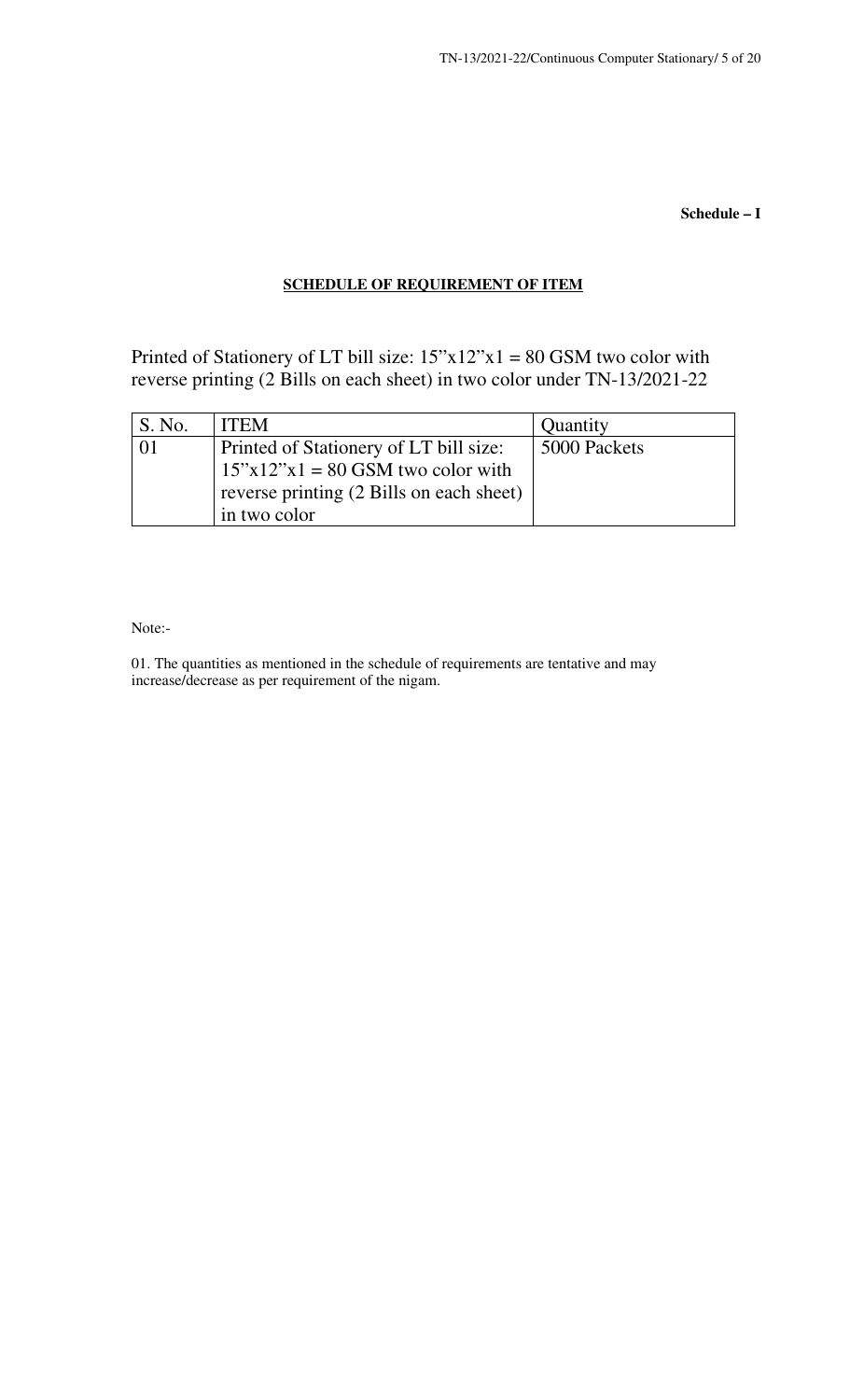

**Schedule – III (A)** 

# **JODHPUR VIDYUT VITRAN NIGAM LIMITED**

### **A Govt. of Rajasthan Undertaking DEPARTURE/DEVIATION FROM TECHNICAL SPECIFICATION**

 The bidder shall state under this schedule the departure from the Purchaser's specification in respect of technical is as under:-

S.No. Main Deviations from Technical Specification.

Certified that we agree to all the technical specification of the NIT except for the deviation to the extent indicated above.

> **(Signature) Name & Designation with seal of the bidder.**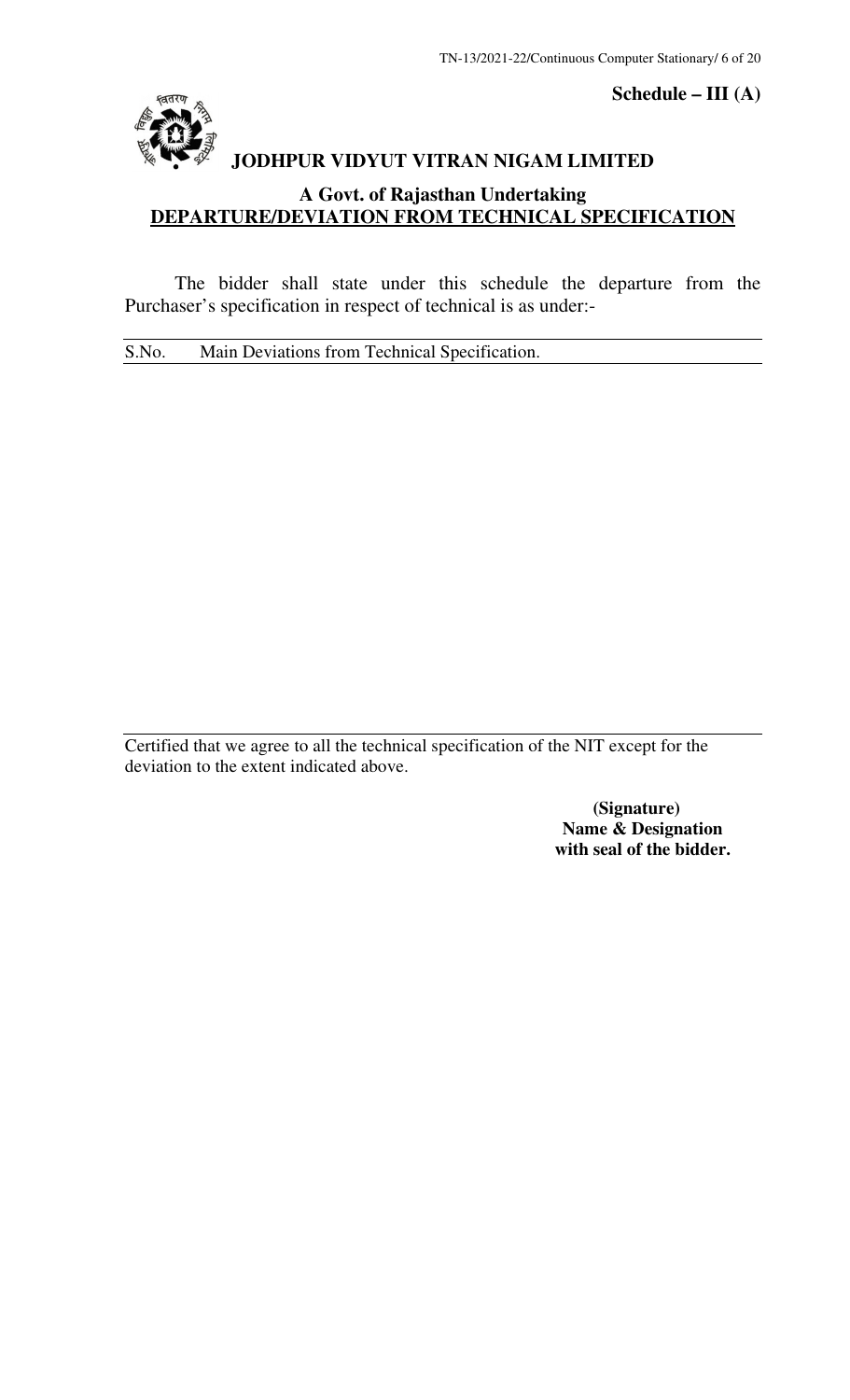

### **Schedule – III (B)**

### **JODHPUR VIDYUT VITRAN NIGAM LIMITED**

### **A Govt. of Rajasthan Undertaking DEPARTURE FROM COMMERCIAL TERMS & CONDITIONS OF THE SPECIFICATION**

 The bidder shall state under this schedule the departure from the Purchaser's specification in respect of Commercial terms & conditions:-

S.No. Main Deviations from Specification.

Certified that we agree to all the commercial terms & conditions as laid down in General Conditions of Contract to the specification except for the deviation to the extent indicated above.

> **(Signature) Name & Designation with seal of the bidder.**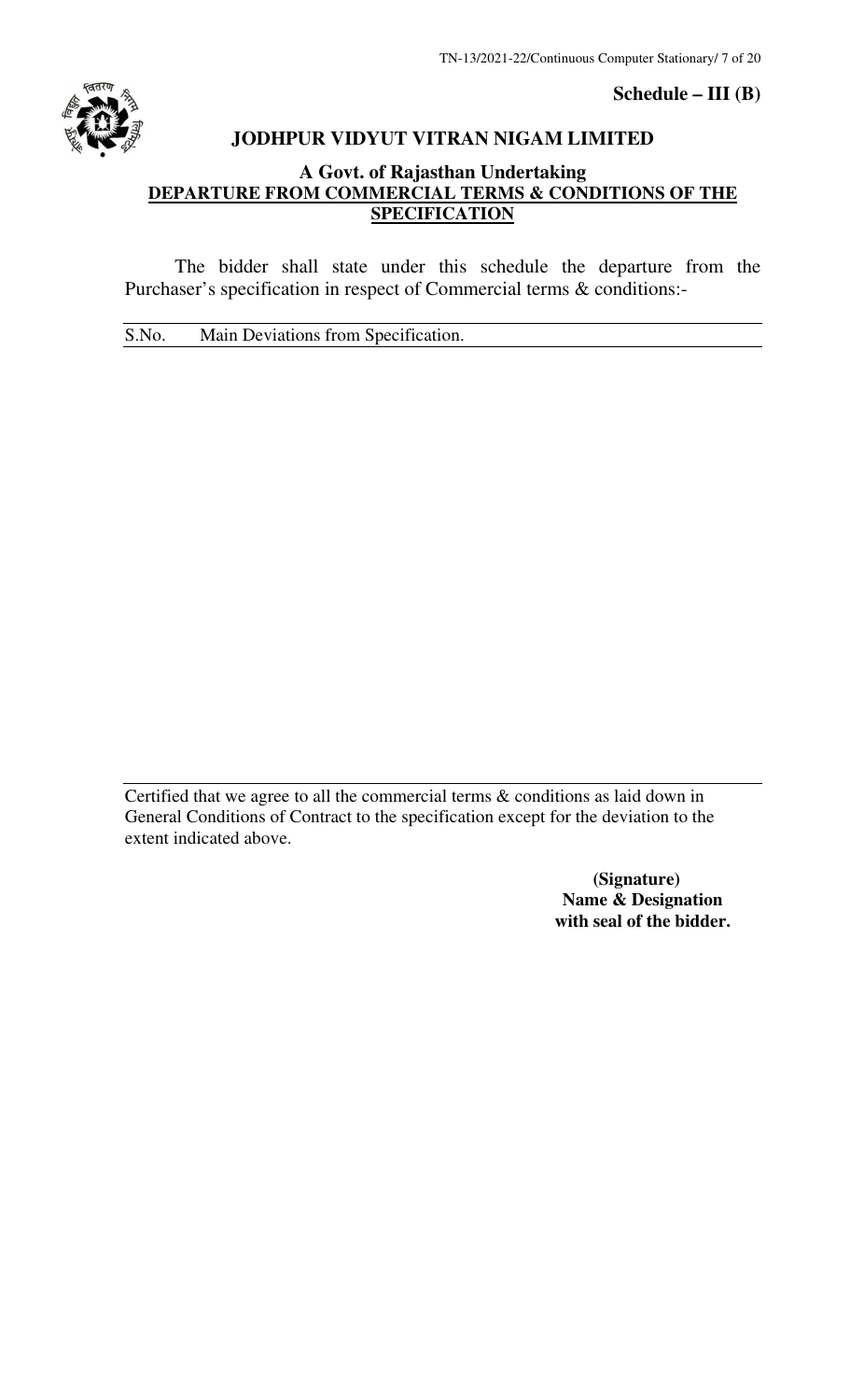

**Schedule – IV** 

## **JODHPUR VIDYUT VITRAN NIGAM LIMITED**

### **A Govt. of Rajasthan Undertaking LIST OF PAST SUPPLIES/RATE CONTRACT**

 The bidder shall state under this schedule whether material and equipments, similar to those offered in the tender have been previously supplied by him. A list shall be given of such orders executed by him together with information regarding the names of purchasing organizations, quantities supplied and when the supplies were effected. This list should be in form given below:-

| S.No. Detailed particulars Qty in |    |        | Order No. Name & details           | Date of |
|-----------------------------------|----|--------|------------------------------------|---------|
| of items supplied                 | MT | & Date | of purchasing authority Completion |         |
|                                   |    |        |                                    |         |

| If executed partially | whether still  | Delivery      | Remarks |
|-----------------------|----------------|---------------|---------|
| to be mentioned       | to be executed | stipulated in |         |
| (Qty. in M.T.)        |                | order         |         |
|                       |                |               |         |
|                       |                |               |         |

Note: Separate schedules are to be furnished by the bidder for past supply to the JdVVNL, JODHPUR other State Electricity Boards and other Departments /Organizations.

> **(Signature) Name & Designation with seal of the bidder.**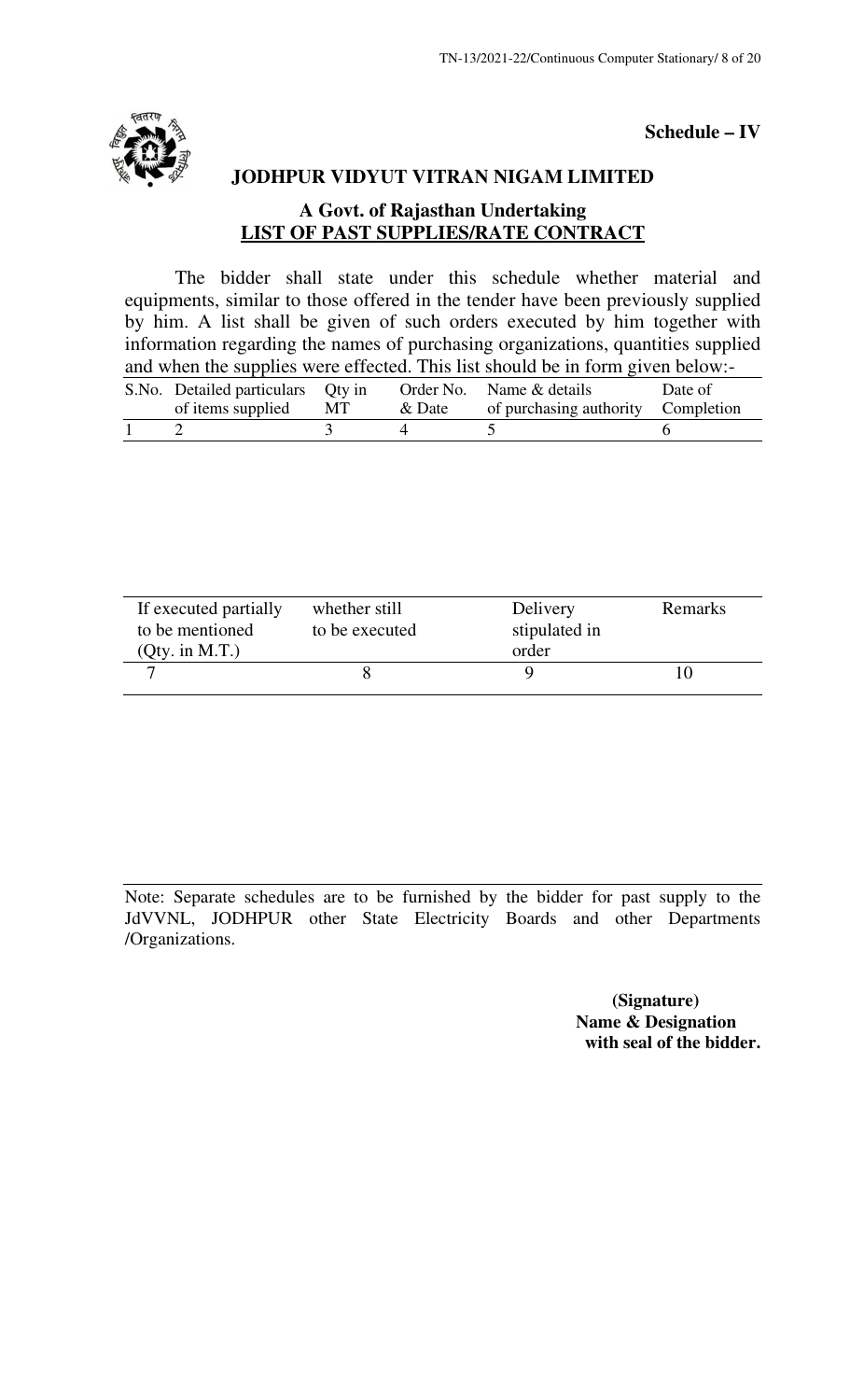### **Schedule – V**

### **JODHPUR VIDYUT VITRAN NIGAM LIMITED A Govt. of Rajasthan Undertaking DELIVERY SCHEDULE PART-A**

The delivery schedule of the material by the Purchase Officer is as mentioned hereunder:-

| S.No.       | Particulars | Commencement      | Rate of supply | Period for completion |
|-------------|-------------|-------------------|----------------|-----------------------|
| of Material |             | period per Month. | per Month      | of delivery of entire |
|             |             |                   | material       |                       |

### As per Cl. 1.11 of section-III

**PART-B** 

 In case bidder deviates from the delivery schedule mentioned by the purchaser in Part-A then the delivery schedule shall be indicated/mentioned by the bidder as under:-

| S.No.       | Particulars | Commencement      | Rate of supply | Period for completion |
|-------------|-------------|-------------------|----------------|-----------------------|
| of Material |             | period per Month. | per Month      | of delivery of entire |
|             |             |                   | material       |                       |

- **Note:** 1. During the commencement period the process of model assembly and submission of B.O.M. for approval shall be got completed.
	- 2. During the commencement period the contractual formalities shall be got completed.

 **(Signature)**  Name & Designation with seal of the bidder.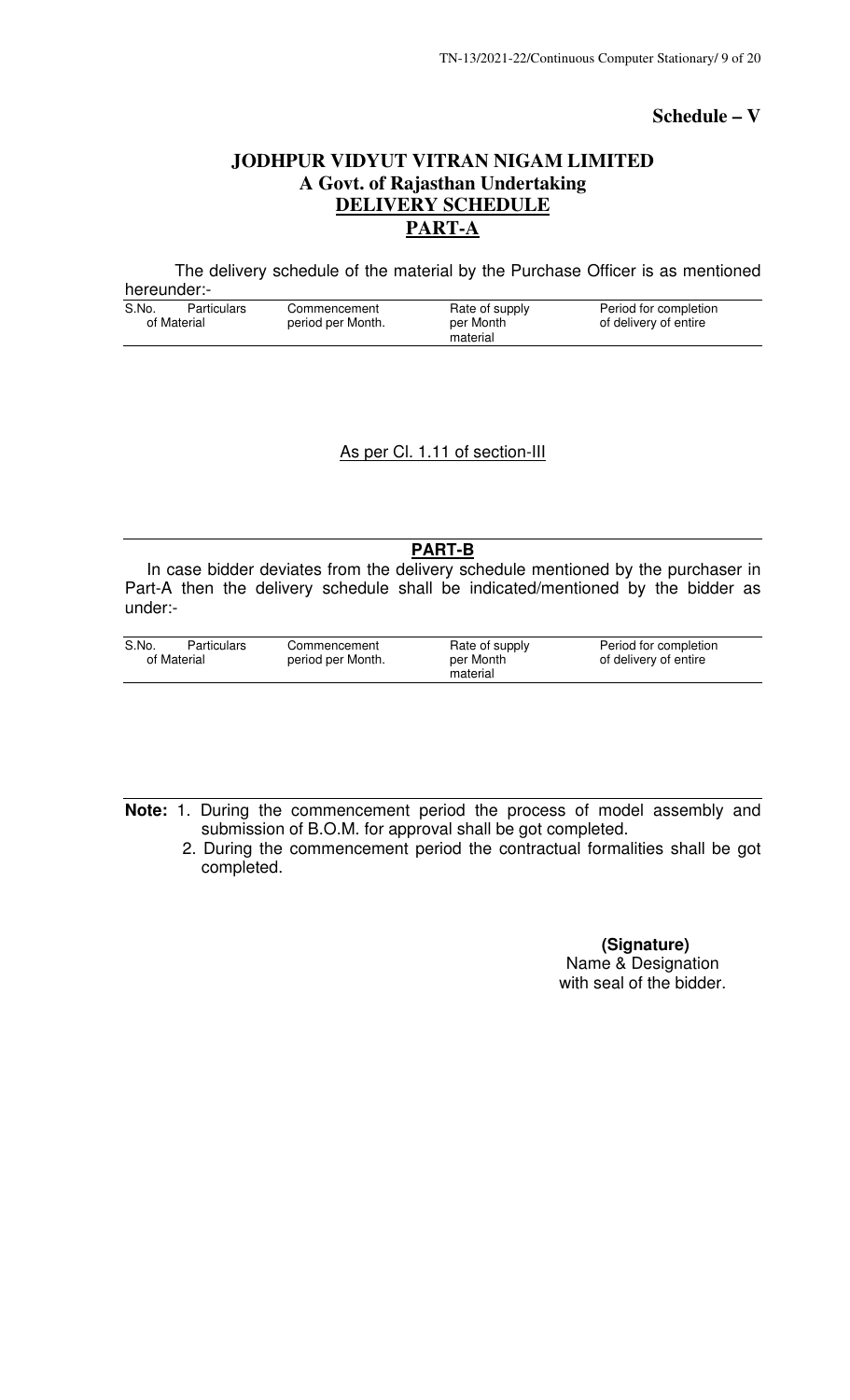



### **JODHPUR VIDYUT VITRAN NIGAM LIMITED**

### **A Govt. of Rajasthan Undertaking List of Equipments and Technical Hands Available with the Firm**

### **(To be filled in by the bidders & enclosed with the bid)**

Manufacturers and / or their authorized agents who are quoting against this bid are requested to furnish the following information along-with the bid. The Purchaser will have the discretion to ignore the bid without the under noted particulars and/or ignore the bid particulars.

- **1.** Name and Address of Manufacturer.
- **2.** Place where works exist.
- **3.** GST registration no.
- **4.** Details of machinery particularly with B.H.P. of each item installed.
- **5.** Details of staff employed in the works.
- **6.** Date when started the manufacturing of item under reference.
- **7.** List of items manufactured.
- **8.** Literature and drawings of items manufactured showing their description, size, design and other important technical particulars.
- **9.** Details of order so far, executed alongwith the names of organization to whom supplied.
- **10.** Manufacturing capacity.
- **11.** Is the workshop open for inspection by the representative of the board, if required?
- **12.** Statement of financial resources and Banking Reference alongwith Balance-Sheet for previous two years.
- 13. Testing facilities available for the manufactured articles in the testing laboratory of works.
- **14.** Whether the Firm is a small/medium/large scale industry.
- **15.** Registration No. with :
	- **i.** Small Scale, National/State.
		- **ii.** DGTD
	- **iii.** State Industries Department.

 **(Signature)**  Name & Designation with seal of the bidder.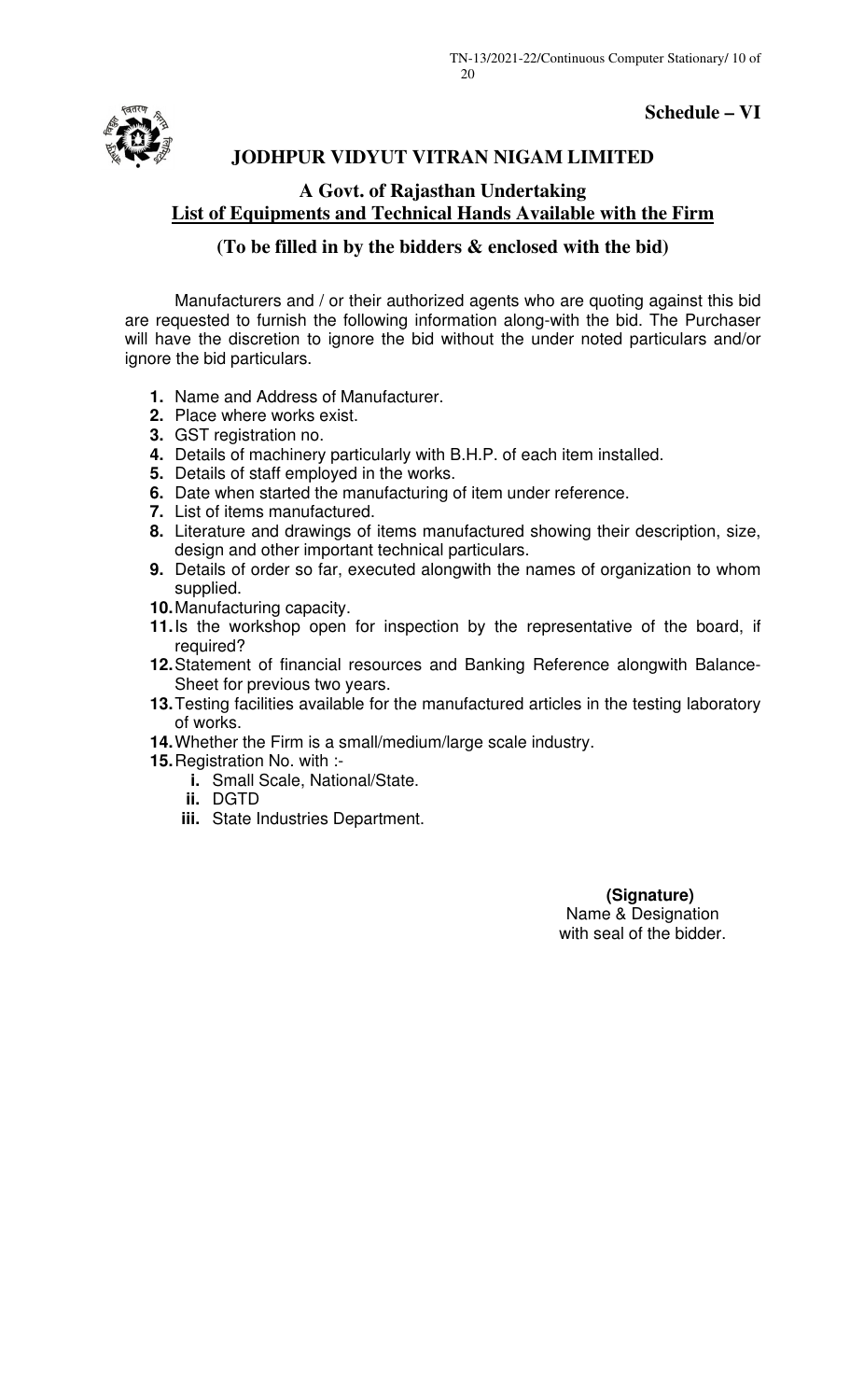### **Schedule – VII**

### **(TO BE FURNISHED ON NON-JUDICIAL STAMP WORTH Rs.100/- & DULY NOTARIZED)**

### **FORMAT OF AFFIDAVIT**

|             | Aged | Y rs                                        |
|-------------|------|---------------------------------------------|
| Residing at |      | Proprietor/Partner/Director of              |
| M/s         |      | do hereby solemnly affirm and declare that: |

| (a) My/Our above noted enterprise M/s                                            |  |  |                              |  |  |  | has been issued |
|----------------------------------------------------------------------------------|--|--|------------------------------|--|--|--|-----------------|
| acknowledgement of Entrepreneurial Memorandum Part II by the District Industries |  |  |                              |  |  |  |                 |
| Centre                                                                           |  |  | . The acknowledgement No. is |  |  |  | dated           |
| and has been issued manufacture of following items:                              |  |  |                              |  |  |  |                 |

| Name of Items | Production Capacity (Yearly) |
|---------------|------------------------------|
| (i)           |                              |
| (ii)          |                              |
| (iii)         |                              |
| (iv)          |                              |
| (v)           |                              |

(b) My/Our above noted acknowledgement of Entrepreneurial Memorandum Part-II has not been cancelled or withdrawn by the Industries Department and that the enterprise is regularly manufacturing the above items.

(c) My/Our enterprise is having all the requisite plant and machinery and is fully equipped to manufacture the above noted items.

(d) The present status of the firm is as per acknowledgment of Entrepreneurial Memorandum Part-II issued on the date of District Industries Center, \_\_\_\_\_\_\_\_\_\_.

Place\_\_\_\_

Signature of Proprietor/Director Authorized Signatory With Rubber Stamp and date

### **VERIFICATION**

|                                                                                            | $S/\sigma$ |                                  | Aged Years |  |
|--------------------------------------------------------------------------------------------|------------|----------------------------------|------------|--|
| residing at                                                                                |            | Proprietor/ Partner/ Director of |            |  |
| M/s                                                                                        |            | verify and confirm that the      |            |  |
| contents at (a), (b), (c) & (d) above are true and correct to the best of my knowledge and |            |                                  |            |  |
| nothing has been concealed therein. So, help me God.                                       |            |                                  |            |  |

**DEPONENT**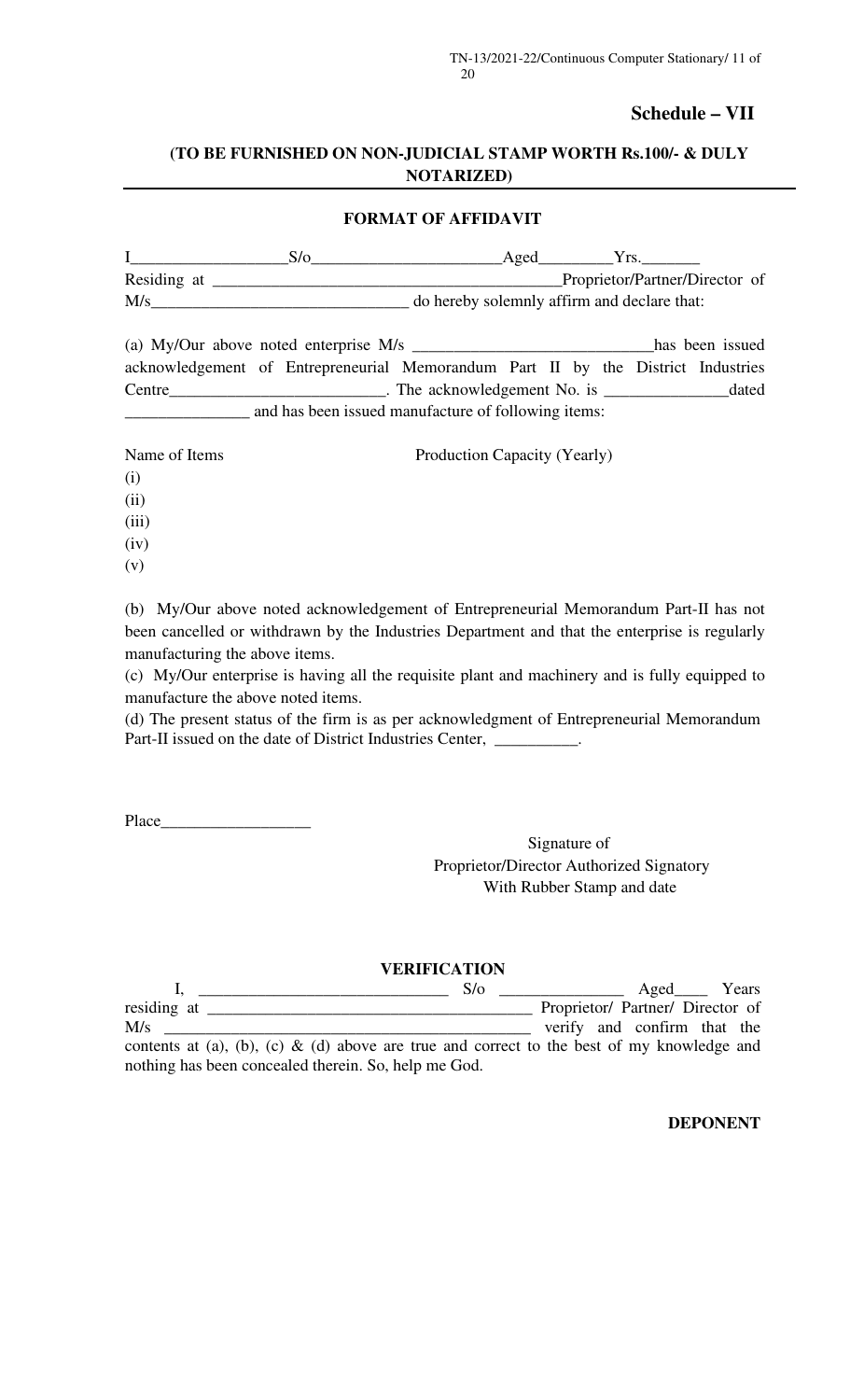### **GENERAL AMENDMENT IN ITB AND GCC**

**The various clauses wherever appearing in the Instructions to Bidders (ITB), General Conditions of Contract (GCC), Technical Specifications, Qualification Requirements, various Schedules etc., are hereby amended to the extent as under:-** 

**1. Wherever EMD and Security Bank Guarantee (SBG), are appearing in the ITB, GCC & other Bidding Documents, same is hereby replaced by BID SECURITY as under:-** 

### **A. IF THE BIDDER IS REQUIRED TO PAY THE BID SECURITY AMOUNT AS ABOVE, THEN IT WILL BE AS UNDER:**

 Bid security shall be **1%** of the estimated value of subject matter of procurement put to bid. In case of Small Scale Industries of Rajasthan it shall be **0.25%** of **the quantity offered** for supply and in case of sick industries, other than Small Scale Industries, whose cases are pending with Board of Industrial and Financial Reconstruction, it shall be **0.50%** of the value of bid. Every bidder, if not exempted, participating in the procurement process shall be required to furnish the bid security as specified in the notice inviting bids.

### **In case SSI units of Rajasthan quote less than the tendered quantity then they are required to furnish Bid Security @ 0.25% of the estimated value of quantity offered on the basis of estimated unit FOR destination price.**

The Bid Security amount (as applicable) to be paid by Demand Draft/Banker's Cheque in favour of Sr. Accounts Officer (CPC), JdVVNL, Jodhpur (payable at Jodhpur) or Bank Guarantee, in specified format **(Appendix-A),** of a scheduled bank in favour of The Chief Accounts Officer (B&R), JdVVNL, Jodhpur, be deposited in the office of the Chief Accounts Officer (B&R), JdVVNL, Jodhpur, New Power House, Jodhpur.

The Bank Guarantee against Bid Security be issued by Nationalized / Scheduled Bank. The same may be accepted after confirmation by issuing Bank. If any Bid Security Bank Guarantee not is proper format / not confirmed by the issuing Bank the same would not be accepted and the bidder would be immediately shorted out from bid process.

The Micro, Small & Medium Scale Industries of Rajasthan and sick industries, other than Small Scale Industries, whose cases are pending before the Board of Industrial and Financial Reconstruction (BIFR) shall furnish self-attested documentary evidence duly attested by Notary to claim the above.

### **2) Wherever Performance Bank Guarantee (PBG) and Composite Bank Guarantee (CBG) are appearing in the ITB, GCC & other Bidding Documents, same are hereby replaced by PERFORMANCE SECURITY as under:-**

### **PERFORMANCE SECURITY**

The Performance security wherever appearing in the tender document may be read as under-:

 (a) 2.5%, or as may be specified in the bidding documents, of the amount of supply order in case of procurement of goods and services and 5% of the amount of work order, in case of procurement of works;

(b) 0.5% of the amount of quantity ordered for supply of goods, in case of Small Scale Industries or MSME units of Rajasthan; and

(c) 1% of the amount of supply order, in case of sick industries, other than Small Scale Industries, whose cases are pending before the Board of Industrial and Financial Reconstruction (BIFR); and

In case of successful bidder, the amount of bid security may be adjusted in arriving at the amount of the performance security, or refunded if the successful bidder furnishes the full amount of performance security.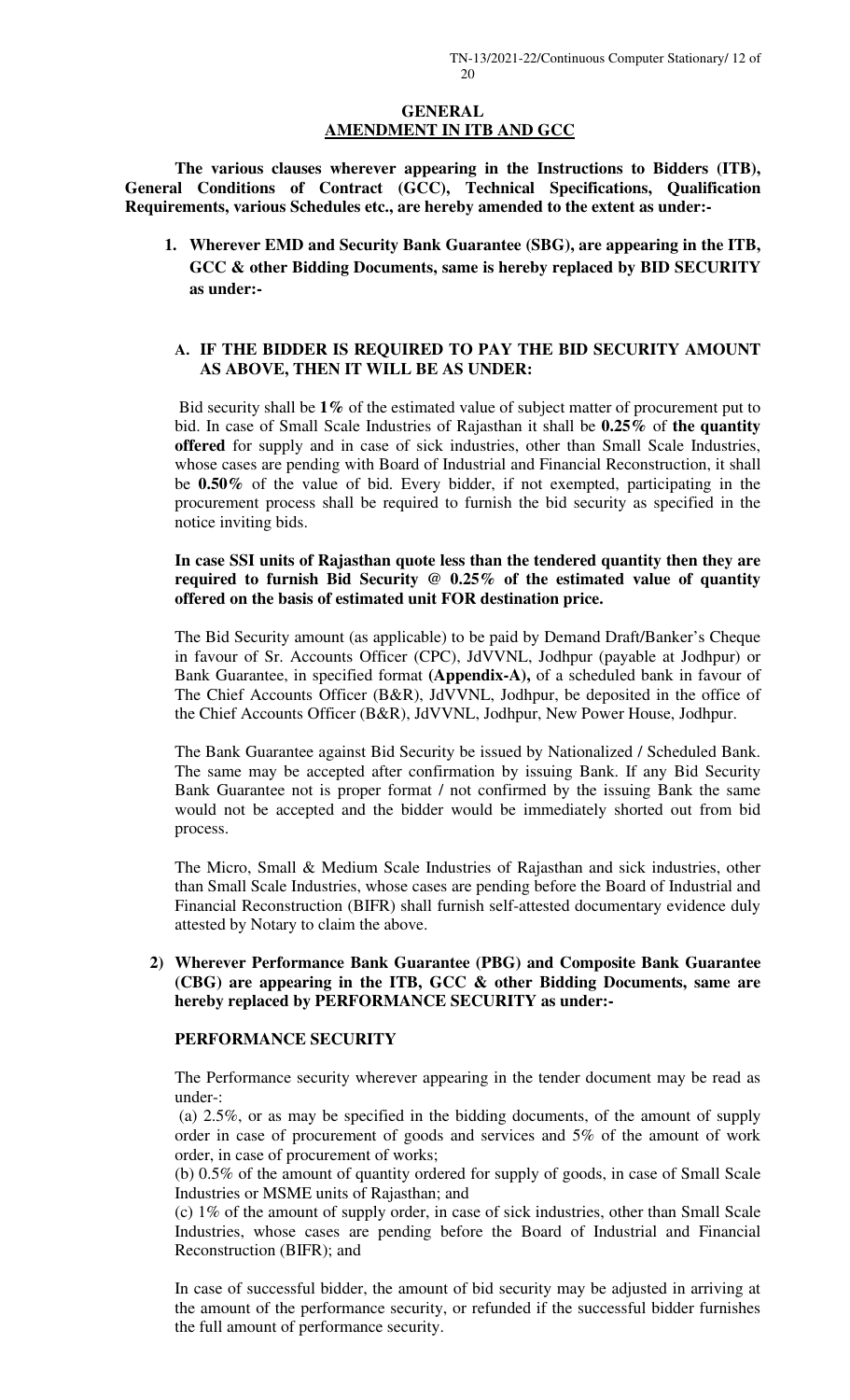### **3) VENDOR REGISTRATION**

**The relaxation/exemption given to the registered vendors of the Nigam in respect of EMD/SBG, wherever appearing in the ITB, GCC & other Bidding documents, are hereby WITHDRAWN.** 

**4) The indirect taxes i.e. Excise Duty, Service Tax, VAT/CST, Entry Tax etc. mentioned in G.C.C., may now be read as G.S.T.** 

### **5) The following amendment is hereby made in GCC Clause No. 1.43 (Due Date of Payment):**

Payment shall be due and payable by the purchaser in accordance with the provision of the contract within a reasonable period from the date of receipt of each invoice by the contractor / supplier duly supported by a certificate of the Engineer. The purchaser will take all possible effort to make payment to the contractor / supplier generally on **45th day** after receipt of duly verified challans / receipts / bill in the office of paying authority {Sr. Accounts Officer (Cash & CPC) Jodhpur Discom, Jodhpur / Concerned Circle Accounts Officer} and completion of contractual formalities. But in case of delay in payment the purchaser shall not be liable to pay any interest on the outstanding amount to the contractor / supplier.

6) The GST will be charge extra at the prevailing rate on all the settlement fees as applicable and amended time to time.

### **7) APPEAL**:

i. If any Bidder or prospective bidder is aggrieved that any decision, action or omission of the procuring entity is in contravention to the provisions of this Act or the rules or guidelines issued there under, he may file 1st  $&$  2nd appeal under section 38 of RTPP Act-2012 to the following appeal authorities **within a period of ten days from the date of such decision or action, omission, as the case may be, clearly giving the specific ground or grounds on which he feels aggrieved:** 

| Sr.No | Type of Appeal | Name & Designation of appellate authority  |
|-------|----------------|--------------------------------------------|
|       | First appeal   | Chairman, Discoms                          |
|       |                |                                            |
|       | Second appeal  | Energy Department, Government of Rajasthan |

ii) The form of appeal shall be as per Rule 83 of RTPP Rules, 2013 and memorandum of appeal shall be filled as per form-1 as prescribed under RTPP Rules, 2013.

Fee for appeal: - Subject to rule 84 of the RTTP Rule 2013 the fee shall be as under: a. For First Appeal:- Rs. 2,500/- (Rupees Two Thousand Five Hundred Only)+GST.

b. For Second Appeal:- Rs. 10,000/- (Rupees Ten Thousand Only)+GST.

iii) It is further intimated that the fee shall be paid in the form of Demand Draft of Bankers Cheque of a Scheduled Bank payable in the name of Sr. Accounts Officer (CPC), JdVVNL, Jodhpur.

 iv) Provided that after the declaration of a Bidder as successful the appeal may be filed only by a Bidder who has participated in procurement proceedings:

 v) Provided further that in case a Procuring Entity evaluates the Technical Bids before the opening of the Financial Bids, an appeal related to the matter of Financial Bids may be filed only by a Bidder whose Technical Bid is found to be acceptable.

vi) The officer to whom an appeal is filed under para (1) shall deal with the appeal as expeditiously as possible and shall endeavour to dispose it of within thirty days from the date of the appeal.

vii) If the officer designated under para (1) fails to dispose of the appeal filed within the period specified in para (2), or if the Bidder or prospective bidder or the Procuring Entity is aggrieved by the order passed by the First Appellate Authority, the Bidder or prospective bidder or the Procuring Entity, as the case may be, may file a second appeal to Second Appellate Authority specified in the Bidding Document in this behalf within fifteen days from the expiry of the period specified in para (2) or of the date of receipt of the order passed by the First Appellate Authority, as the case may be.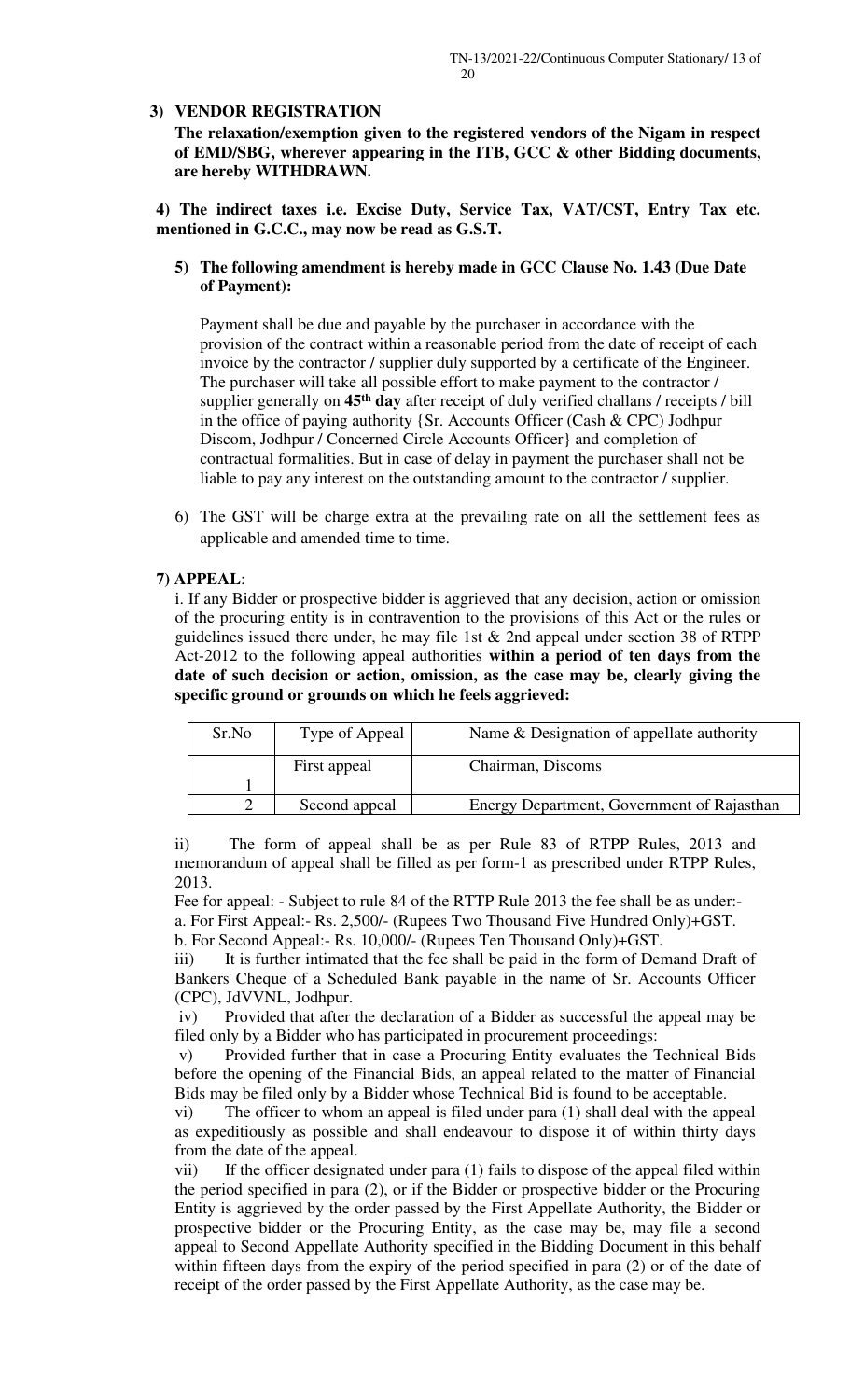**8)** The bidders should be qualified, not be insolvent, not be in receivership, not be bankrupt or being wound up, should not have affairs administered by a court or a judicial officers, should not have business activities suspended, should not be blacklisted or debarred by any utility/ government agency, should not have a conflict of interest. For this bidder is required to furnish a Declaration as per Appendix-C, on Rajasthan Non-Judicial Stamp Paper of Rs. 100/ (excluding surcharge on Stamp Paper, as per rules)."

**9)** In case the terms & conditions mentioned in PO, ITB & GCC are modified/differ from RTPP Act, then RTPP Act shall supersede**.**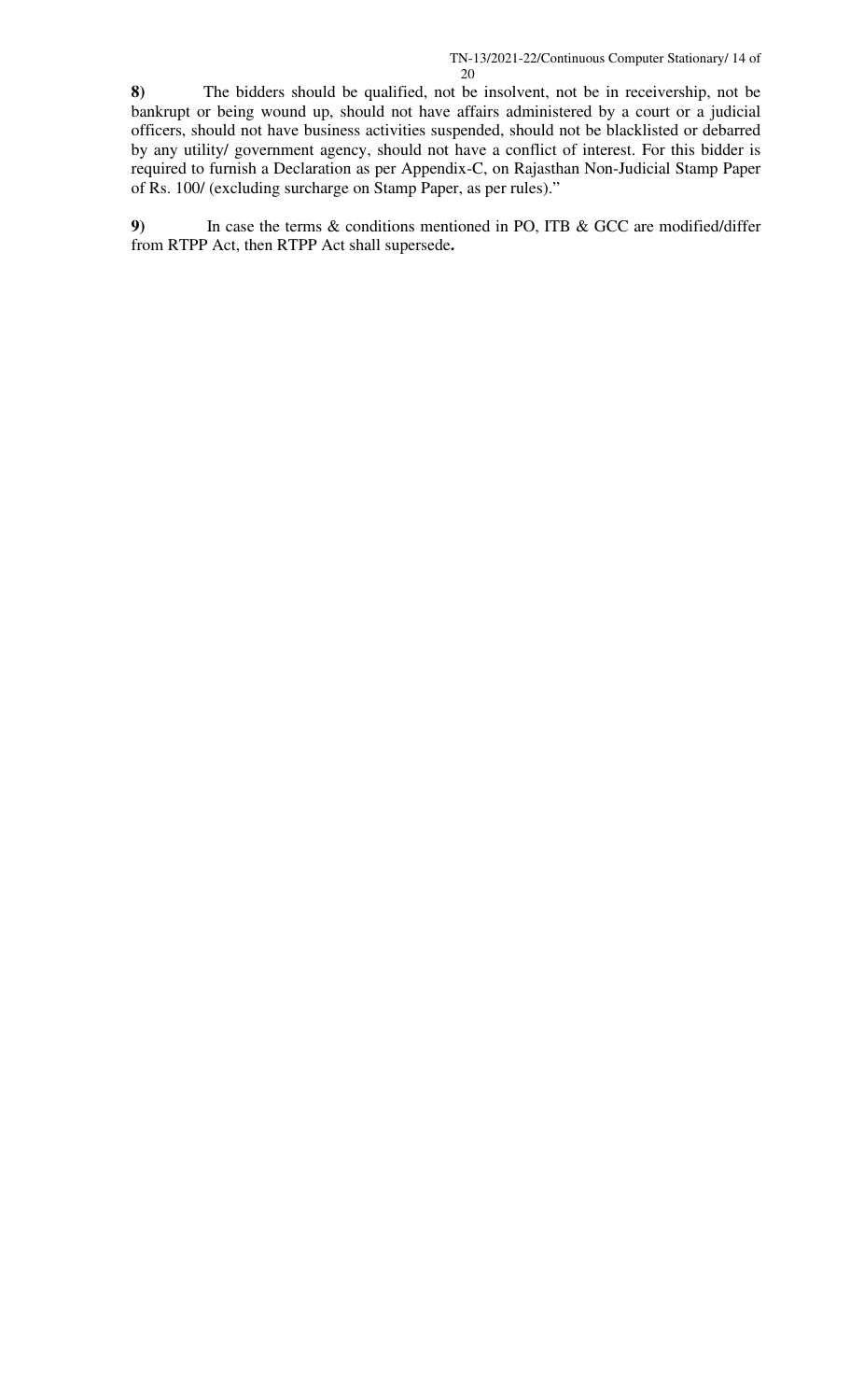### **ADDENDUM IN ITB**

**Addendum in the provision of Instruction to Bidder (ITB) in the clause No. 1.12.2 for quantity allocation as per award criteria of purchase manual in accordance to the clause no. 74 of RTPP rules:** 

### **1.12.2 (A) for quantity allocation**

### **(i) Trial order under Para No. 22.17 (a) & (b) of purchase manual**

(a) Any bidder located within or outside the state of Rajasthan has participated for the first time in a particular Discom& meeting minimum qualification requirement and has supplied the tendered material/or of higher rating in other utility shall be treated as an old supplier. Rajasthan's firms although supplied in past but not meeting minimum quantity supplied criterion including altogether new units which have not supplied any quantity but having adequate & required manufacturing and testing facility and technical know-how of the tendered material shall be considered as new firms and would be eligible for trial order only. In case supply made to the licensed power utility outside India, the C.A. certificate furnished by the firm shall be considered.

Note:- The material supplied and accepted for same/higher rating for turnkey project (s) to a licensed power utility/Govt. shall be considered for the purpose of evaluating criteria. The certificate given by C.A. shall indicate above quantity separately.

 (b) (i) The trial order for a particular item shall not generally exceed 10% of the total quantity considered for placement of order. This ceiling may, however, be relaxed by the corporate level purchase committee up to the extent of 30% to take the advantage of lower price where situation of differential price offering is arising.

 (ii) The capacity & capability assessment of a bidder located outside state of Rajasthan who otherwise qualifies but is participating for the first time shall not be carried out.

 Similarly, for the tendered item(s) where the valid BIS license is an essential qualification requirement and the bidder possesses the valid BIS but new to the utility. The capacity/capability assessment of such a bidder shall also not be carried out.

### **(ii) Award criteria under Para No. 10.2 (iii) of purchase manual**

(a) In case of distribution transformers of rating 40 KVA and below, LT cables & conductors and fabricated steel items, order quantity may be distributed in the following manner:-

| 20% to L1    |
|--------------|
| 15% to L2    |
| $10\%$ to L3 |
| 05% to L4    |

50% to be distributed equally among other firms subject to the condition that not more than 5% of the quantity to be purchased will be allotted to any one of such firms. The balance, if any will be distributed in the same proportion as indicated above among the first four firms.

(b) In case of other items except poles, order quantity may be distributed in the following manner:-

| 40% to L1    |
|--------------|
| 20% to L2    |
| $10\%$ to L3 |
| 06% to L4    |

The balance quantity may be equally distributed among other firms subject to the condition that not more than 4% of the quantity to be purchased will be allotted to any one of such firm. The balance, if any will be distributed in the same proportion as indicated above among the first four firms.

(c) In case of poles, the order may be awarded on the basis of landed cost (material and transportation taken together). The allocation of quantity location/destination wise may be made among the eligible firms in equal proportion as far as possible.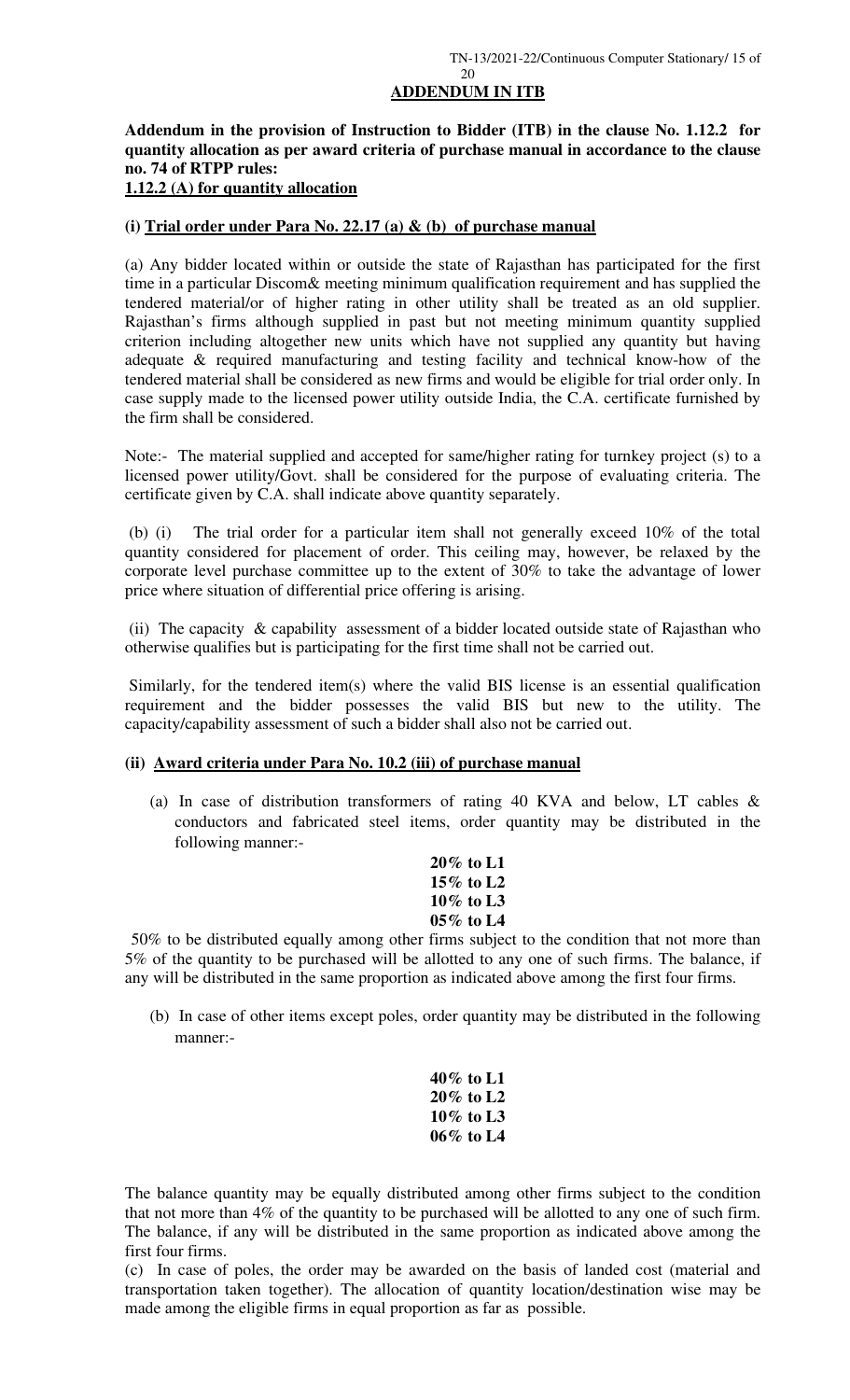### **APPENDIX-A**

Bank Guarantee No. Security Amount : \_\_\_\_\_\_\_. Issued on dated : \_\_\_\_\_\_\_\_. Valid upto : \_\_\_\_\_\_\_\_. Claim upto / Grace period: \_\_\_\_\_\_\_\_\_.

### **PERFORMA OF BANK GUARANTEE FOR BID SECURITY**

(Bank Guarantee in lieu of bid Security on non-judicial Stamp Paper of Rajasthan State of 0.25% of the B.G. value or Rs.25,000/-, whichever is less)

To,

The Chief Accounts Officer (B&R), Jodhpur VidyutVitaran Nigam Limited, Jodhpur.

1. Whereas \_\_\_\_\_\_\_\_\_\_\_\_\_\_\_\_\_\_ (name of the Bidder) (hereinafter called "the Bidder") has submitted its bid dated \_\_\_\_\_\_\_ (date of submission of bid) for \_\_\_\_\_\_\_\_\_\_ (name of contract/ name of the material with Bid no. / TN No. \_\_\_\_\_) (hereinafter called 'the Bid"). 2. KNOW ALL PEOPLE by these presents that WE \_\_\_\_\_\_\_\_\_\_\_\_ (name and address of branch of Bank ) of \_\_\_\_\_\_\_\_\_\_ (name of country), having our registered office at \_\_\_\_\_\_\_\_\_\_\_\_\_\_\_\_\_\_\_\_\_\_ (addresses of bank) (hereinafter called 'the Bank"), are bound unto \_\_\_\_\_\_\_\_\_\_\_\_\_\_\_ (name of Purchaser) (hereinafter called "the Purchaser") in the sum of Rs. \*\_\_\_\_\_\_\_\_\_\_\_\_\_ for which payment well and truly to be made to the said Purchaser, the Bank binds itself, its successors, and assigns by these presents sealed with the Common Seal of the said Bank this \_\_\_\_\_\_\_ day of \_\_\_\_\_\_ 20\_\_\_\_.

3. THE CONDITIONS of this obligation are :

i. If the bidder withdraws its Bid during the period of bid validity specified by the Bidder in the Bid Form; or

ii. If the bidder refuses to accept the correction of error in his Bid; or

iii. If the bidder, having been notified of the acceptance of its Bid by the purchaser during the period of bid validity:

a. Fails or refuses to execute the Contract Agreement within the time specified in purchase / work order, if required, or

b. Fails or refuses to furnish the performance security within the time specified in purchase / work order in accordance with the GCC, or

c. Fails to commence supply of goods or services or execute work as per purchase / work order within time specified.

iv. If the bidder breaches any provision of the Code of integrity specified in the RTPP Act and Chapter VI of the RTPP Rules.

4. We undertake unconditionally and irrevocably to guarantee as primary obligator and not as surety merely to pay to the purchaser a sum of Rs. \_\_\_\_\_\_\_\_\_\_\_ (in words Rs.

\_\_\_\_\_\_\_\_\_\_\_\_\_\_\_\_\_\_\_\_\_\_\_\_\_\_\_\_\_\_\_\_\_\_\_\_\_\_) upon receipt of its first written demand, without the purchaser having to substantiate its demand, provided that in its demand the Purchaser will note that the amount claimed by it is due to it owing to the occurrence of one or all of the above three conditions specifying the occurred condition or conditions.

5. The decision of the Chief Accounts Officer (B&R), Jodhpur Vidyut Vitaran Nigam Limited, Jodhpur shall be final whether breach has been committed on the right to demand the amount of guarantee from us which has accrued to the purchaser.

6. This guarantee shall not cease or determine, if the purchaser grants time or indulgence or vary the terms of the contract with the Contractor or without our consent or knowledge.

7. The guarantee herein contained shall not be affected by any change in the constitution of the Contractor.

8. We \_\_\_\_\_\_\_\_\_\_(Bank Name) further undertake not to revoke this guarantee during its currency except with the previous consent of the Chief Accounts Officer (B&R), Jodhpur VidyutVitaran Nigam Limited, Jodhpur.

9. All disputes arising under the said guarantee between the Bank and the Nigam or between the Contractor and the Nigam pertaining to the guarantee, shall be subject to the jurisdiction of the Courts in Jodhpur, Rajasthan alone.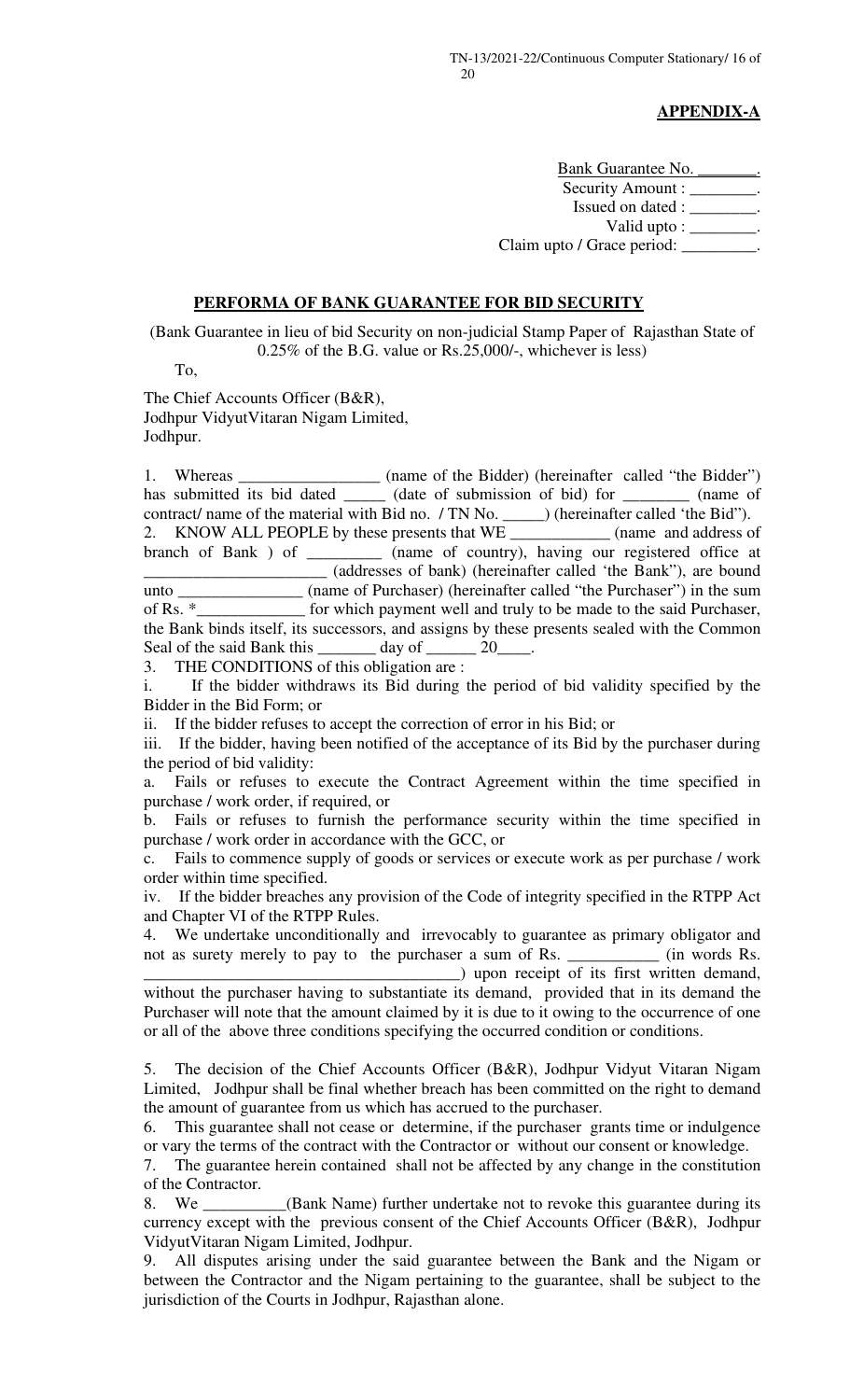10. This guarantee will remain in force up to and including one hundred eighty (180) days after the date of the opening of bids, i.e. upto \_\_\_\_\_\_\_\_\_\_\_, with a further grace period of after the date of the opening of bids, i.e. upto \_\_\_\_\_\_\_ Ninety (90) days and any demand in respect thereof should reach the Bank not later than the above date.

> Yours faithfully, Bankers (EXECUTANT) Signed by the above named Bank in presence of : (signature with full Name and Address)

Witness :

1. \_\_\_\_\_\_\_\_\_\_\_\_\_\_\_\_\_\_\_\_\_. 2. \_\_\_\_\_\_\_\_\_\_\_\_\_\_\_\_\_\_\_\_\_.

Attested by Notary Public, First Class Magistrate or directly confirmed by the executing Bank.

\* The Bidder should insert the amount of the guarantee in words and figures denominated in the currency of bid.

**Note** : In case the bid is submitted by a Joint Venture, the Bid Bank guarantee shall be in the name of Lead partner or in the name of joint venture partners submitting the Bid covering all the partners of the joint venture.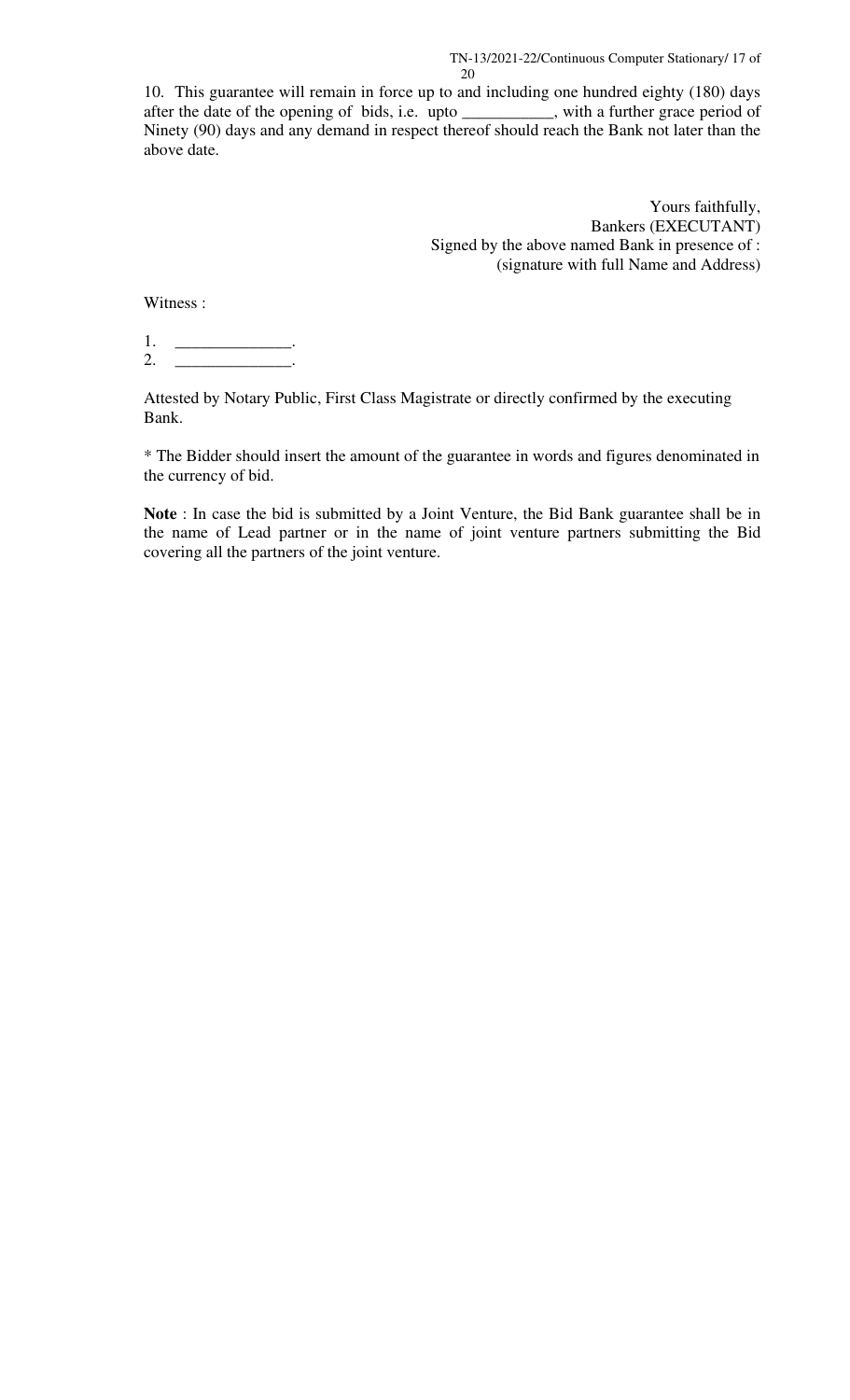### **APPENDIX-B**

### **FORM OF BID-SECURING DECLARATION (If Applicable)**

(On Rajasthan Non-Judicial Stamp Paper worth Rs.50/- **+** Surcharge on Stamp Paper as per rules duly notarized)

**Form of Bid-Securing Declaration** 

Date: Bid No. : Alternative No. :

 To: --------------------------------------------------

--------------------------------------------------

We, the undersigned, declare that:

We understand that, according to your conditions, bids must be supported by a Bid-Securing Declaration.

We accept that we are required to pay the bid security amount specified in the Term and Condition of Bid, in the following cases, namely :-

- (a) When we withdraw or modify our bid after opening of bids;
- (b) When we do not execute the agreement, if any, after placement of supply/work order within the specified period;.
- (c) When we fail to commence the supply of the goods or service or execute work as per supply/work order within the time specified;
- (d) When we do not deposit the performance security within specified period after the supply/work order is placed; and
- (e) If we breach any provision of code of integrity prescribed for bidding specified in the Act and Chapter VI of these rules.

In addition to above, the State Government shall debar us from participating in any procurement process undertaken for a period not exceeding three years in case where the entire bid security or any part thereof is required to be forfeited by procuring entity.

We understand this Bid Securing Declaration shall expire if:-

- (i) we are not the successful Bidder;
- (ii) The execution of agreement for procurement and performance security is furnished by us in case we are successful bidder;
- (iii) thirty days after the expiration of our Bid.
- (iv) The cancellation of the procurement process; or
- (v) The withdrawal of bid prior to the deadline for presenting bids, unless the bidding documents stipulate that no such withdrawal is permitted.

Signed.:-------------------------

Name: . ------------------------

In the capacity of: --------------------

Duly authorized to sign the bid for and on behalf of:

Dated on day of Corporate Seal. ---------.-------------

 **[Note: In case of a Joint Venture, the Bid Securing Declaration must be signed in name of all partners of the Joint Venture that is submitting the bid]**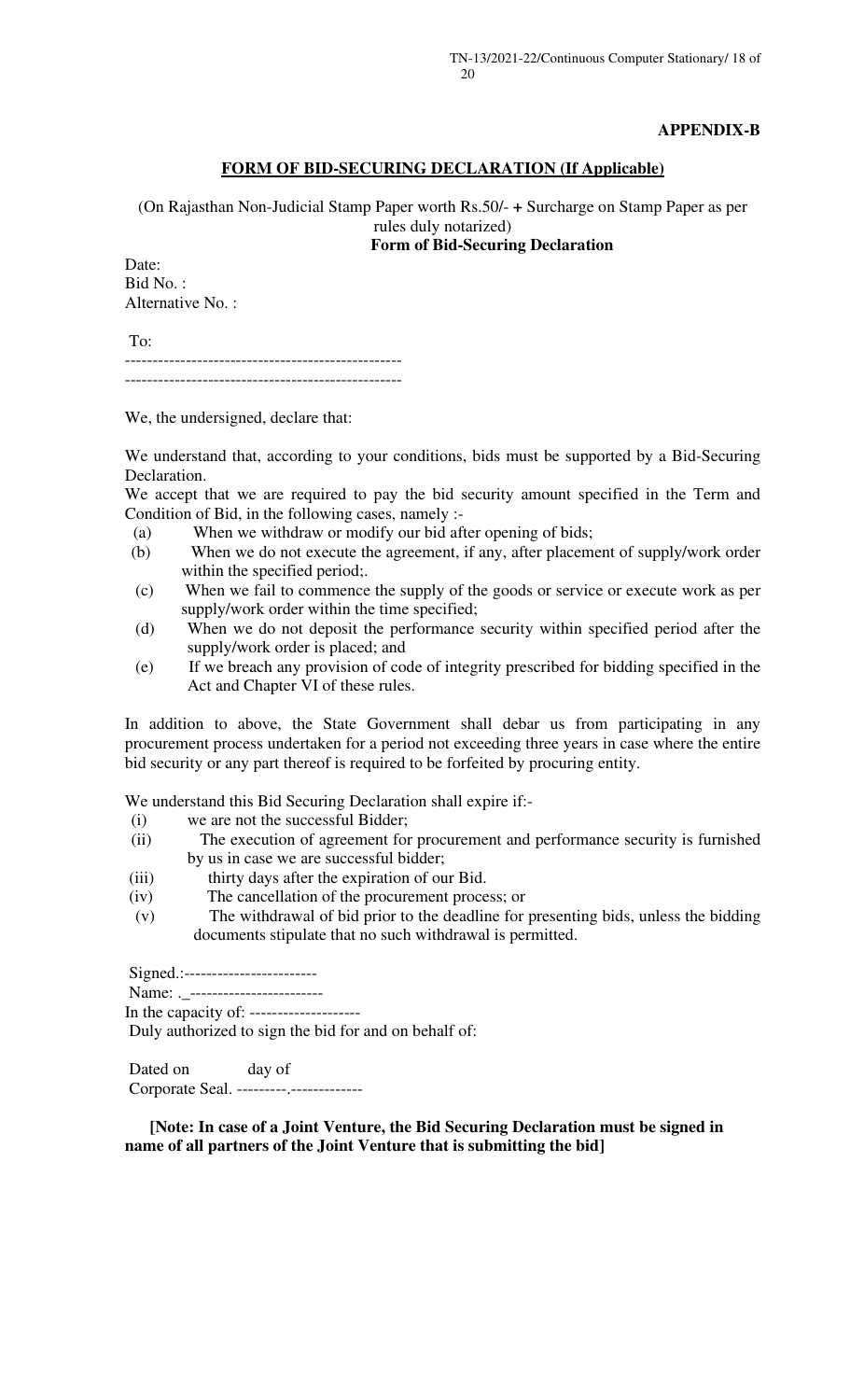### **APPENDIX-C**

### **Declaration by the Bidder**

(On Rajasthan Non-Judicial Stamp Paper worth Rs.100/- + Surcharge on Stamp Paper as per rules)

| inviting bids under TN- |     | I/We hereby declare that : -                                                 |    |  |
|-------------------------|-----|------------------------------------------------------------------------------|----|--|
|                         |     | in response to their notice.                                                 |    |  |
| Jodhpur,                | For | procurement                                                                  | of |  |
|                         |     | In relation to my/ our bid submitted to Chief Accounts Officer (B&R) JdVVNL, |    |  |

We are qualified, not insolvent, not in receivership, not bankrupt or being wound up, not have affairs administered by a court or a judicial officers, not have business activities suspended, not blacklisted or debarred by any utility/ government agency, not have a conflict of interest.

**\_\_\_\_\_\_\_\_\_\_\_\_\_\_\_\_\_\_\_** 

| Signed |  |  |
|--------|--|--|
| Name   |  |  |

In the capacity of  $\overline{\qquad \qquad }$ 

Duly authorized to sign the bid for an on behalf of :

Dated on \_\_\_\_\_\_ day of \_\_\_\_\_\_\_\_\_\_\_\_\_\_\_\_

Corporate Seal \_\_\_\_\_\_\_\_\_\_\_\_\_\_\_\_\_\_\_\_\_\_\_\_\_\_\_